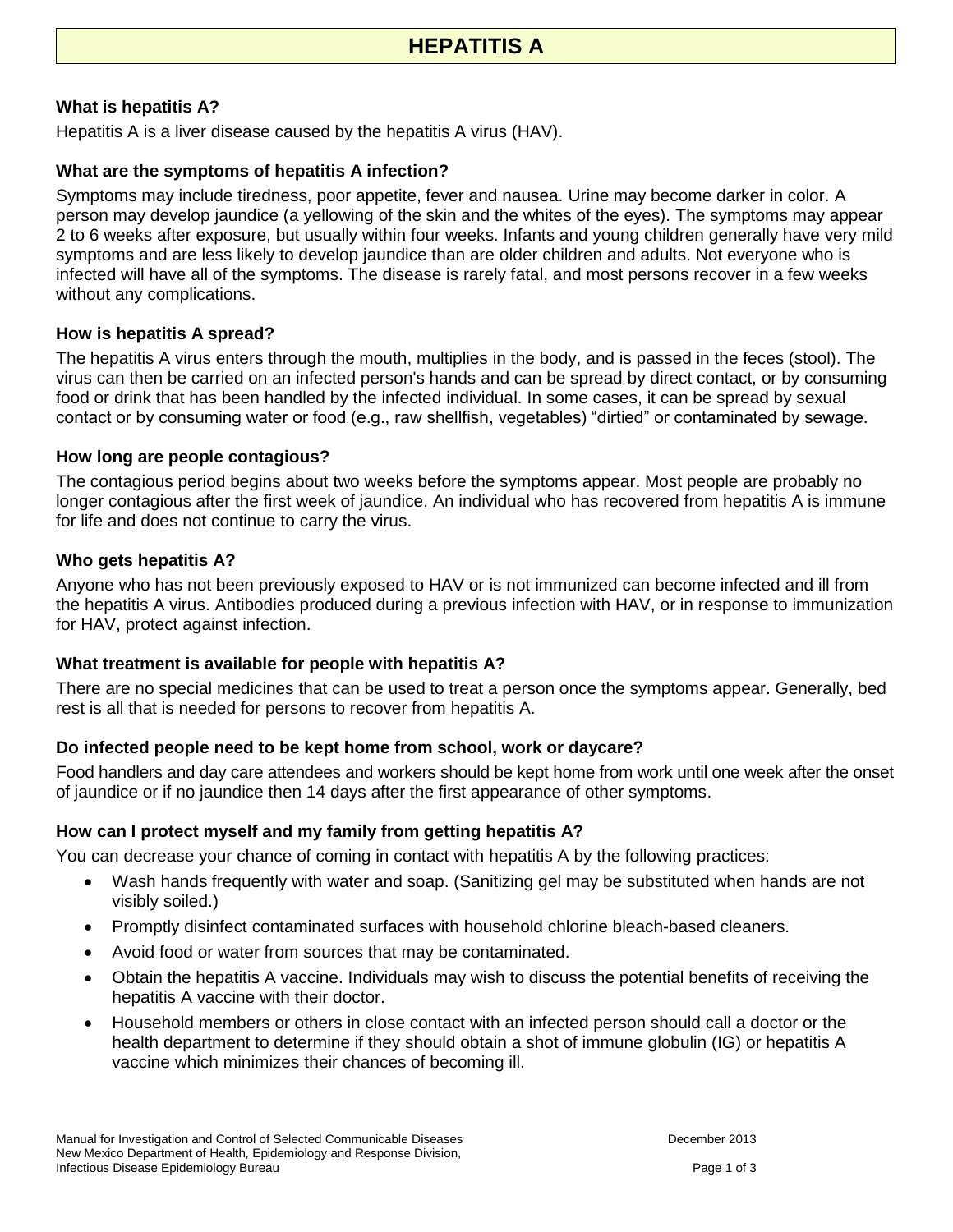# ¿Qué es la hepatitis A?

La hepatitis A es una enfermedad del hígado causada por el virus de la hepatitis A (VHA).

# **¿Cuáles son los síntomas de la hepatitis A?**

Los síntomas incluyen cansancio, pérdida de apetito, fiebre y náuseas. La orina se puede volver más oscura. La persona infectada puede desarrollar ictericia (piel y ojos amarillentos). Los síntomas pueden aparecer entre 2 y 6 semanas después de haber estado expuesto, pero normalmente aparecen a las 4 semanas. Los bebés y los niños pequeños tienen síntomas leves y posiblemente no tengan ictericia, ésta es más probable en niños mayores o adultos. No todos los que tienen la infección presentan todos los síntomas. Esta enfermedad rara vez es mortal y la mayoría se recupera en unas semanas sin ninguna complicación.

#### **¿Cómo se transmite la hepatitis A?**

El virus de la hepatitis A entra por la boca, se multiplica en el cuerpo y se expulsa en las heces. Si una persona toca las heces infectadas, entonces el virus pasa a las manos y se puede transmitir por contacto directo o si se consume bebida o comida que esta persona ha manipulado. En algunos casos, se puede transmitir por contacto sexual o si se consume agua o comida (como mariscos o verduras sin cocinar) contaminadas por desechos residuales o aguas negras.

#### **¿Por cuánto tiempo puede alguien con hepatitis A contagiar a otros?**

Se puede contagiar a otros a partir de dos semanas después de que hayan aparecido los síntomas. Muchas personas dejan de ser contagiosas después de haber tenido ictericia (piel y ojos amarillentos) por una semana. Una persona que ya pasó la enfermedad adquiere inmunidad para toda la vida, no volverá a pasar la enfermedad y ya no es portador del virus.

## **¿Quién puede contraer hepatitis A?**

Cualquier persona que no estuvo expuesta al virus (VHA) o que no recibió la vacuna puede contraer una infección causada por el virus de la hepatitis A. Las personas que ya pasaron la enfermedad o recibieron la vacuna tienen anticuerpos que les protegen contra esta infección.

#### **¿Cómo se trata la hepatitis A?**

No hay medicinas especiales que se puedan usar para tratar a una persona cuando aparecen los síntomas. Normalmente, reposo en cama es todo lo que se necesita para recuperarse.

## **¿Es necesario quedarse en casa y no ir a la escuela, a la guardería o al trabajo?**

Los que trabajan en guarderías o asisten a ellas, y también los que trabajan manipulando alimentos, deben quedarse en casa al menos durante una semana desde la aparición la ictericia (piel y ojos amarillentos) y si no tienen ictericia, entonces por 14 días desde la aparición de otros síntomas.

## **¿Cómo puedo protegerme yo y proteger a mi familia contra la hepatitis A?**

Para disminuir sus posibilidades de contraer la hepatitis A, haga lo siguiente:

- Lávese las manos con frecuencia con agua y jabón. (En lugar de lavárselas puede usar un gel desinfectante para manos cuando no se vean sucias).
- Desinfecte pronto las superficies contaminadas con un limpiador para la casa que contenga blanqueador de cloro.
- Evite agua y comida que puedan provenir de fuentes contaminadas.
- Póngase la vacuna de la hepatitis A. Hable con su médico sobre los posibles beneficios de recibir la vacuna contra la hepatitis A.
- Todas las personas de un mismo hogar u otras personas en contacto cercano una persona infectada, deben llamar a un médico o al departamento de salud para determinar si deben recibir la inmunoglobulina, una preparación que sirve como forma de protección a corto plazo contra la hepatitis, o vacuna contra la hepatitis A.